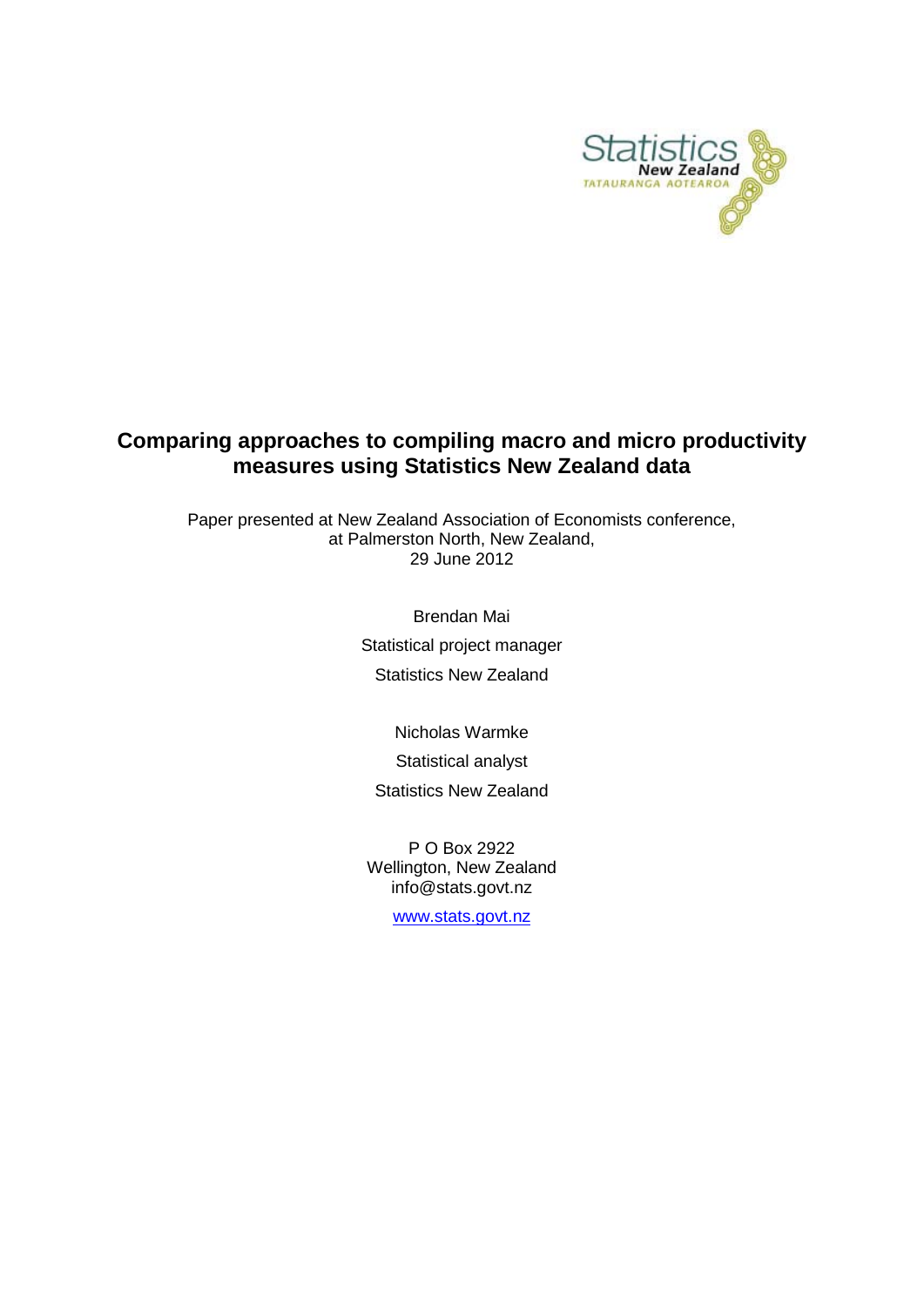

## **Crown copyright ©** This work is licensed under the [Creative Commons Attribution 3.0 New Zealand](http://creativecommons.org/licenses/by/3.0/nz/deed.en) licence. You are free

to copy, distribute, and adapt the work, as long as you attribute the work to Statistics NZ and abide by the other licence terms. Please note you may not use any departmental or governmental emblem, logo, or coat of arms in any way that infringes any provision of the [Flags, Emblems, and Names](http://www.legislation.govt.nz/act/public/1981/0047/latest/DLM51358.html)  [Protection Act 1981.](http://www.legislation.govt.nz/act/public/1981/0047/latest/DLM51358.html) Use the wording 'Statistics New Zealand' in your attribution, not the Statistics NZ logo.

#### **Liability**

The opinions, findings, recommendations, and conclusions expressed in this paper are those of the authors. They do not represent those of Statistics New Zealand, which takes no responsibility for any omissions or errors in the information in this paper.

#### **Citation**

Mai, B & Warmke, N (2012, June). *Comparing approaches to compiling macro and micro productivity measures using Statistics New Zealand data.* Paper presented at the New Zealand Association of Economists Conference, Palmerston North, New Zealand.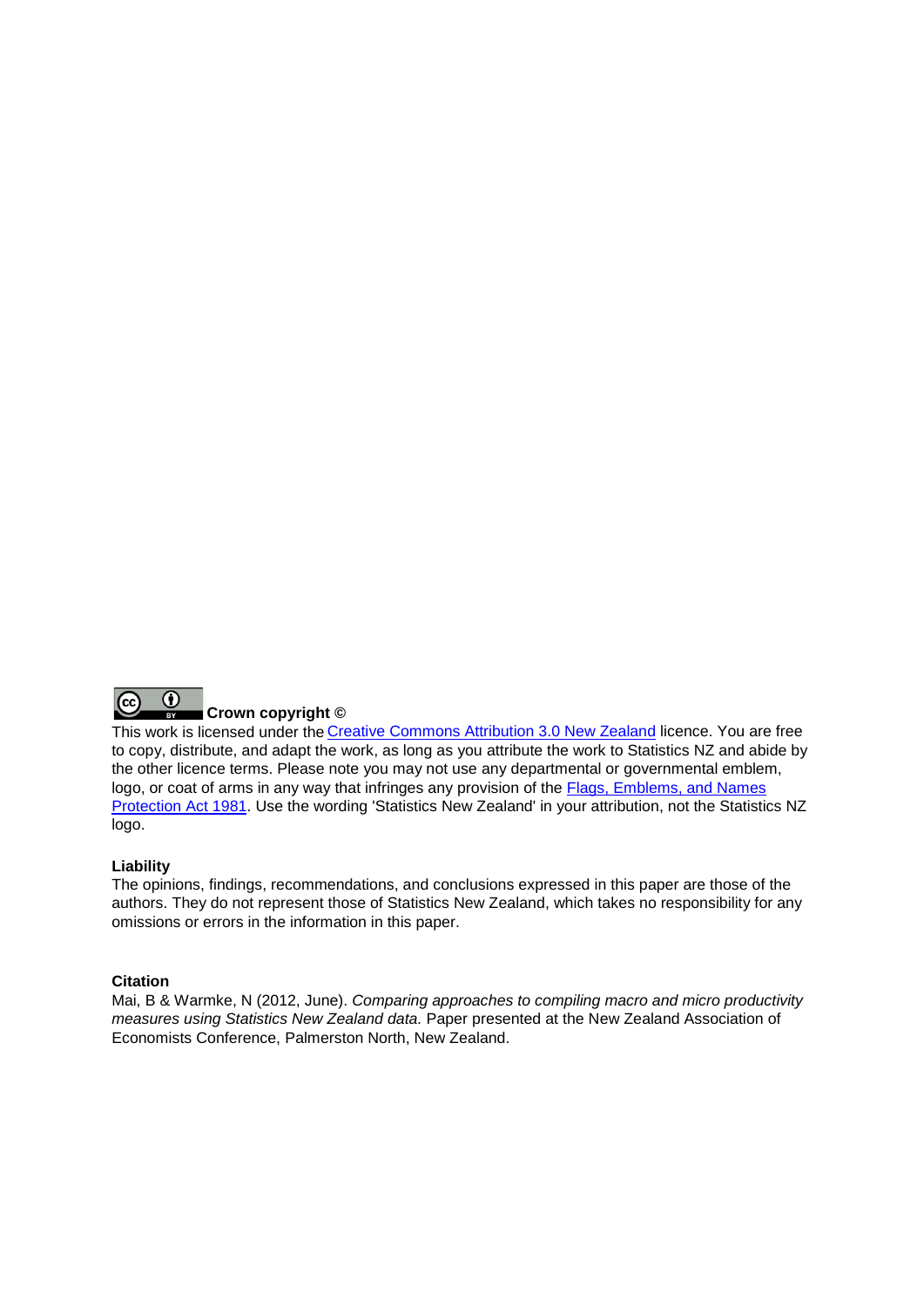# **Abstract**

This study seeks to assess both macro- and micro-economic approaches to productivity measurement in the New Zealand context. It highlights the key similarities, differences, and assumptions of the two approaches, and how they can be used in tandem to make meaningful conclusions. This study is intended to be a starting point for how a better understanding of the drivers of aggregate productivity growth can be developed from micro-level data.

## **1 Introduction**

Productivity measures are vital to a better understanding of long-term improvements in New Zealand's living standards, economic performance, and international competitiveness. Productivity is about how efficiently firms, industries, or economies can turn their inputs, such as labour and capital, into outputs in the form of goods and services. Growth in productivity means that more value is added in production, and therefore, more income is available to be distributed. For this reason, there has been growing interest in gaining a better understanding of New Zealand's productivity performance.

Macro-economic productivity measures inform users by:

• providing an indicator of living standards (assuming that productivity increases are matched by wage increases)

- tracing the effect of technological change
- assessing the economy's underlying productive capacity
- enabling international comparisons of productivity
- enabling assessment of policies, programmes, or economic events over time.

Aggregate or industry productivity growth rates often hide substantial variation in growth for firms within industries. Productivity data at the industry level goes some way to disentangling the relatively smooth aggregate trends. Industry-level estimates allow researchers and policy makers to address broad questions like 'which industries are performing well in terms of productivity growth?'

Macro-economic measures can only go so far in enriching the understanding of the drivers of growth. The primary reason for interest in examining productivity from a micro-economic perspective is to gain a better understanding of aggregate growth. Microdata can be used to illustrate some of the variation in firm and sub-industry productivity underlying an aggregate industry measure. Microdata can also be used to highlight the firm characteristics that are important to productivity growth.

Statistics NZ's prototype Longitudinal Business Database (LBD) stores a large amount of microlevel information that can be used for longitudinal analysis. Compiling productivity measures using microdata can answer specific research questions and support analysis on firm behaviour, business practices, and policy implications at the firm level. There is increasing demand from policymakers to better understand what is driving firm-level productivity performance as well as the distribution of performance within industries.

Micro-economic studies into productivity inform users by providing information on the drivers of productivity growth, such as:

- technical efficiency (within firm)
- reallocation of resources (between firms)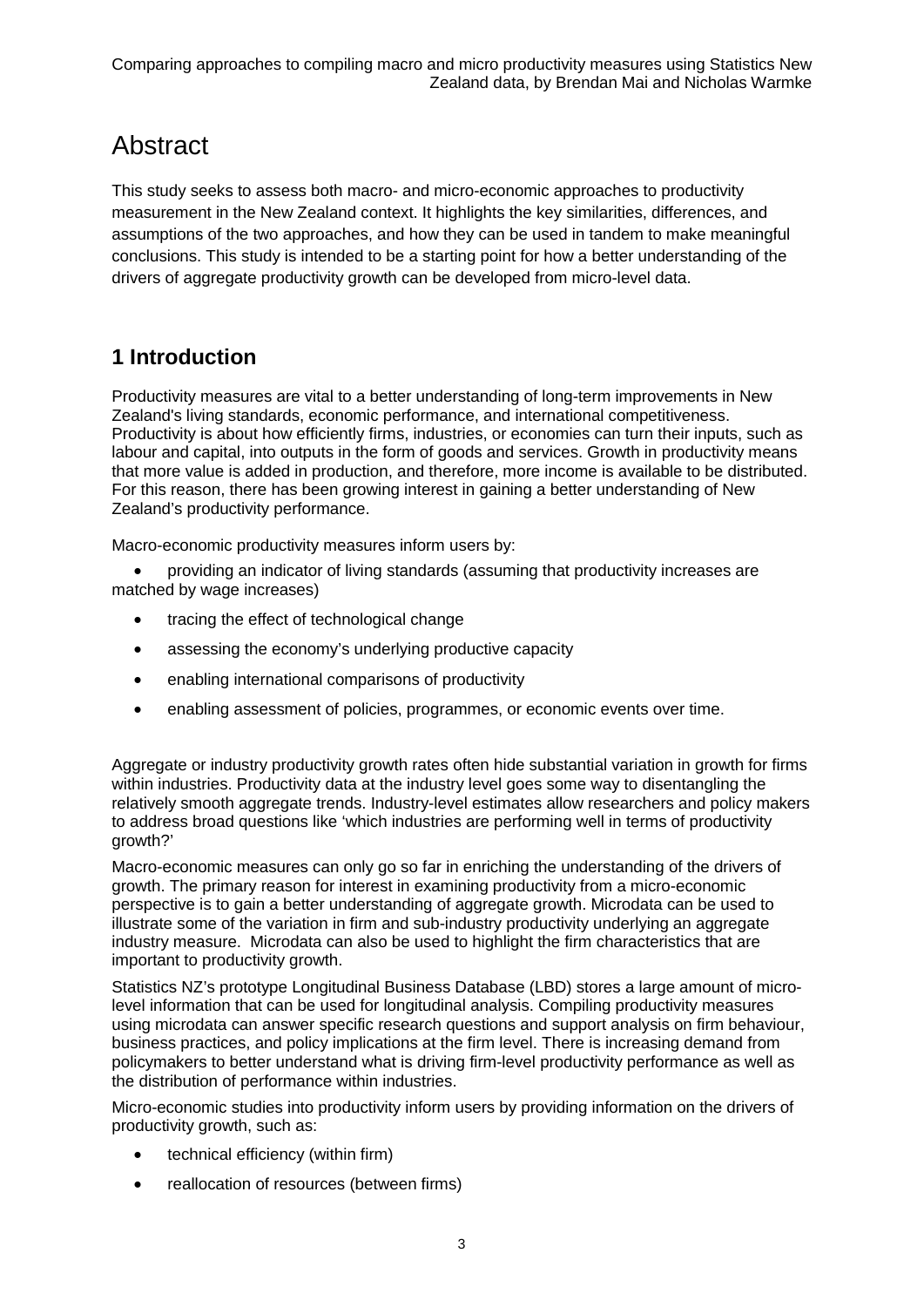• firm entry and exit.

They also provide information on characteristics of firms, such as:

- size
- location
- competition
- managerial practices
- research and development expenditure
- input/output mix.

To ensure the relevance of productivity statistics, it is important to unpick the data at a lower level. This provides a better understanding of what is driving aggregate productivity growth. In this paper, we outline how it might be possible for users to answer questions such as 'how do we measure the productivity of firms and how is this different from aggregate measures?' and 'how can we explain some of the dispersion in productivity growth between firms?'

The aim of this study is not to reconcile the macro- and micro-productivity measures that are available from Statistics NZ data. Instead, the two approaches are compared, while acknowledging that there are different objectives in compiling macro- and micro-measures. Section 2 outlines some background information about productivity measurement and interpretation as well as Statistics NZ work so far. Section 3 describes the data sources and calculation methods of macro- and micro- productivity estimates using Statistics NZ data, citing examples of work using the Statistics NZ LBD. Section 4 summarises the similarities and differences in the data sources and methodology between the macro and micro approaches, breaking these into methodological and conceptual differences. Finally, section 5 outlines future work using macro- and micro-data.

## **2 Background**

## **Productivity measurement and interpretation**

Productivity is a measure of how efficiently inputs (ie capital and labour) are being used to produce outputs. Productivity is commonly defined as a ratio of a volume measure of output to a volume measure of input. Growth in productivity means that a firm, industry, or economy can produce more output from the same amount of input, or the same level of output from fewer inputs.

Productivity analysis aims to meaningfully show how production factors contribute to growth in output. Growth in output can be attributed to either an increase in input, more efficient utilisation of inputs, or a combination of these. Productivity measures can be either single factor (ie relating a measure of output to a single measure of input), or multifactor (ie relating a measure of output to a bundle of inputs).

Labour and capital productivity are single (or partial) factor productivity measures; they show productivity growth in terms of a particular input relative to output. Multifactor productivity (MFP) takes into account substitution between labour and capital inputs, and is therefore not directly affected by a change in the mix of total inputs.

There are many different productivity measures. The choice between them depends on purpose and, in many instances, on the availability of data. It is important for users to understand how productivity is measured and the assumptions and limitations underlying different productivity measures. Users are not always aware of the conceptual and empirical reasons for differences between them. Until recently, the focus in New Zealand tended towards macro-economic productivity measures, mainly due to the availability of suitable data.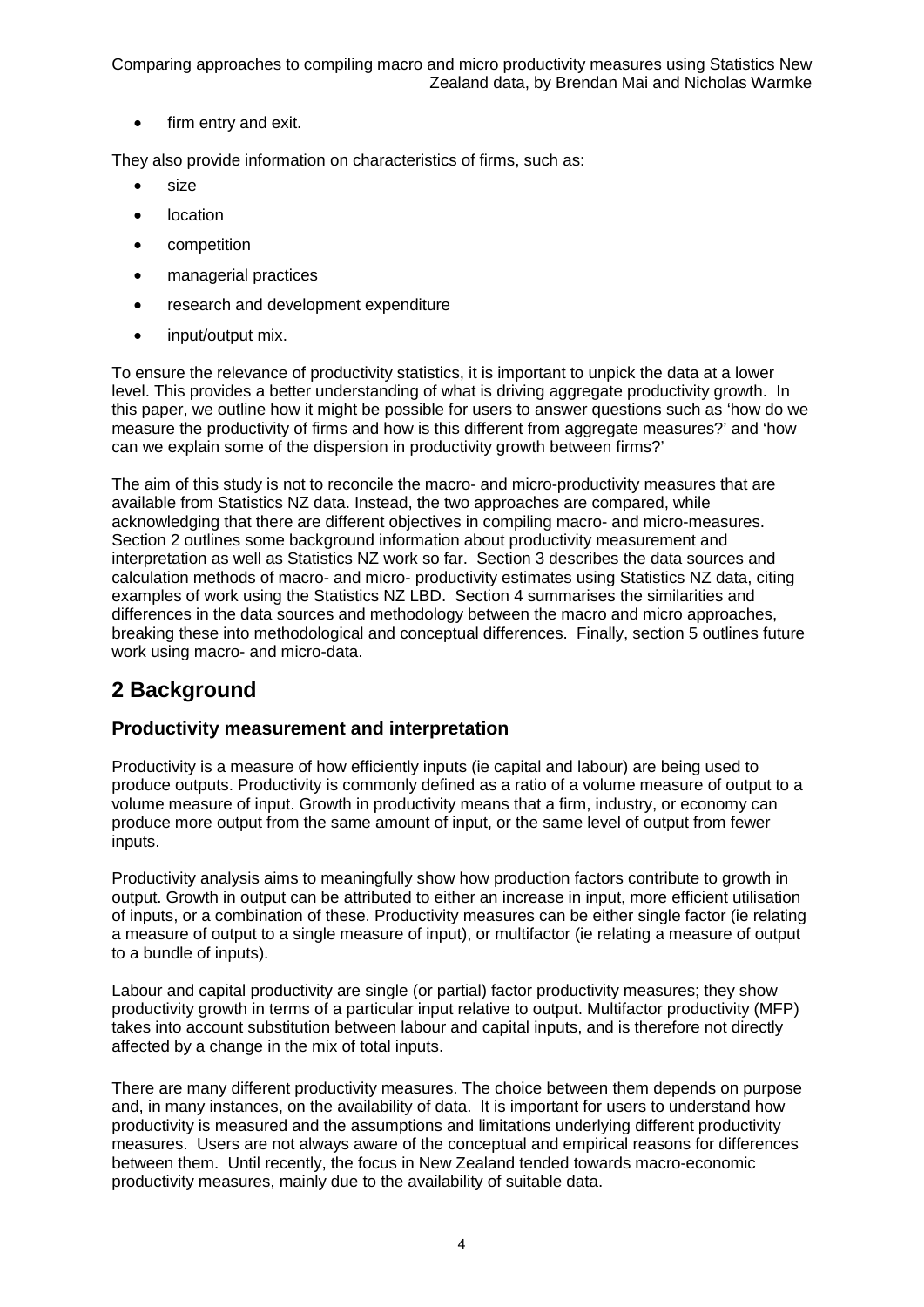To provide a complete picture of the industrial dynamics of an economy, the aggregate measures of productivity need to be supplemented by micro-level measures. Productivity can, in principle, be calculated for every level of economic activity, from an individual factory to the total economy. At any level of detail, the basic principals remain – productivity estimates are simply the relationship between a measure of output and a measure of input. These estimates are not independent of each other because, for example, the productivity of a firm reflects the productivity of its component plants. Similarly, the productivity of the aggregate economy is determined at the industry level. As a result, productivity at the aggregate level will increase if productivity in each constituent industry rises, or if the market share of the high productivity industries increases (and so on, down the aggregation hierarchy). A full picture would include a mutually consistent measure of productivity at each level of the economy, and of the linkages used to connect levels (Hulten, 2001). In practice, it is impossible to construct this full picture. A complex array of firm-level drivers and market selection factors inhibit the researcher's ability to fully account for aggregate productivity growth by simply combining the productivity of the constituent parts.

## **What is productivity not?**

To interpret productivity statistics it is also important to remember what productivity is not. In particular, productivity is not:

• just about efficiency, it represents other factors such as technological change and measurement error

• economy or 'value-for-money' – this concept reflects cost per output while productivity examines input to output; productivity measures volume changes with price effects removed

• a measure of effectiveness – productivity reflects how much extra output is produced per unit of input, not whether that input has an effective outcome.

• the same as production – productivity growth may occur even when output (production) remains the same

• a measure of competiveness or profitability.

## **What determines productivity?**

A key policy question when looking at productivity in New Zealand revolves around why industries (and firms within industries) differ so much in their ability to convert inputs into output. Policymakers want to understand what it is that determines the productivity of New Zealand's economy – is productivity something that producers can control or is it simply a product of the operating environment?

Micro-evidence has suggested a wide heterogeneity of firms' behaviour in most markets (Bartlesman & Doms, 2000). Firms have different characteristics and behave differently, even in narrowly defined markets. Heterogeneity between firms reflects a combination of product market conditions, as well as choices concerning technologies, goods, and production driven by market conditions and profitability (Scarpeta, Hemmings, Tressel & Woo, 2002).

Aggregate productivity depends on a combination of within-firm performance and firm dynamics. Firm performance and firm dynamics are influenced by factors relating either to firm-level choices or practices as well as broader market factors (Svyerson, 2011). For example, R&D subsidies may increase innovative activity within a firm (given a firm chooses to use those subsidies), but they may also alter the strategic interactions between firms that determine market shares.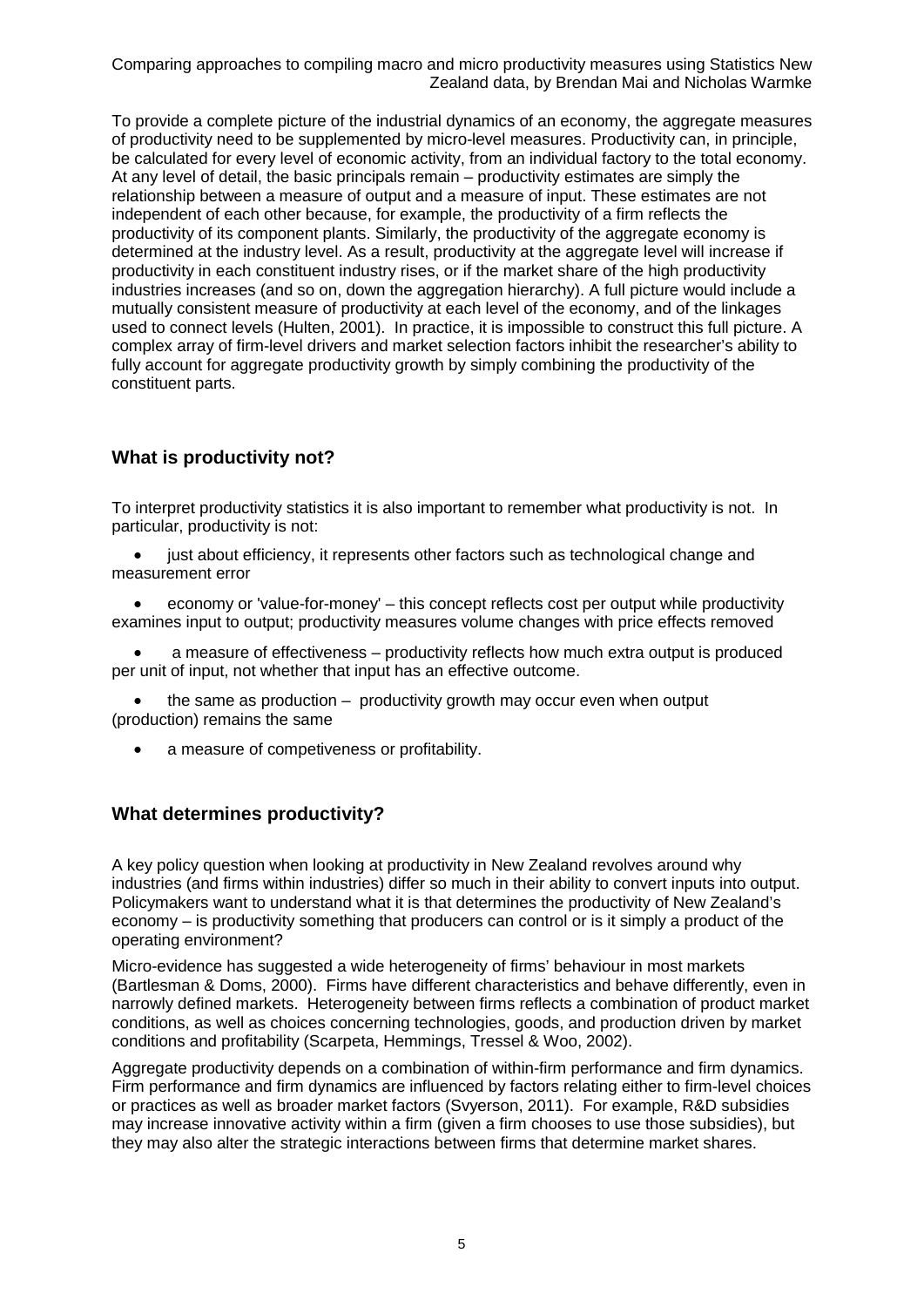Scarpetta et al (2002) propose that in a given industry, productivity growth is the result of different combinations of:

- i) productivity growth of existing firms
- ii) changes in market shares among them
- iii) the entry and exit of firms to the market.

Within-firm productivity growth depends on changes in efficiency and the intensity with which inputs are used in production. Shifts in market shares among continuing firms reflect resource reallocation, and affect aggregate productivity trends if, for example, market shares of high or low productivity firms change. The process of entry and exit of firms is another form of reallocation, which contributes to aggregate productivity growth to the extent that more productive new firms displace the low productive exiting ones. The overall contribution of reallocation to productivity growth is generally viewed as reflecting a competitive process taking place in the market, although it may also reflect changes in demand conditions and may also be an aspect of technological progress (Scarpetta et al, 2002).

There may also be important interactions between these components of productivity growth. For example, the entry of highly productive firms in a given market may stimulate productivityenhancing investment by existing firms trying to preserve their market shares (Scarpetta et al, 2002).

Research has suggested a simple storyline that provides an understanding of how changes in policy or environmental factors affect aggregate productivity, although the truly exogenous causes of productivity are not easily identifiable (Bartlesman & Doms, 2000).

The key to this storyline is that while aggregate productivity growth is largely determined by within-firm growth influenced by firm choices and practices, environmental factors also play a part in influencing within-firm and between-firm decisions. Research has also suggested that although aggregate productivity patterns are largely the result of within-firm performance, the contribution from firm dynamics (such as entry and exit of firms), which are largely influenced by market factors, should not be overlooked (Scarpetta et al, 2002).

Figure 1 attempts to characterise some of these factors into those that are controllable (to some extent) at the firm level, and those which are determined by external factors. This is discussed further in the section 'Bringing it all together'.

#### **Figure 1**

#### **What determines productivity?**

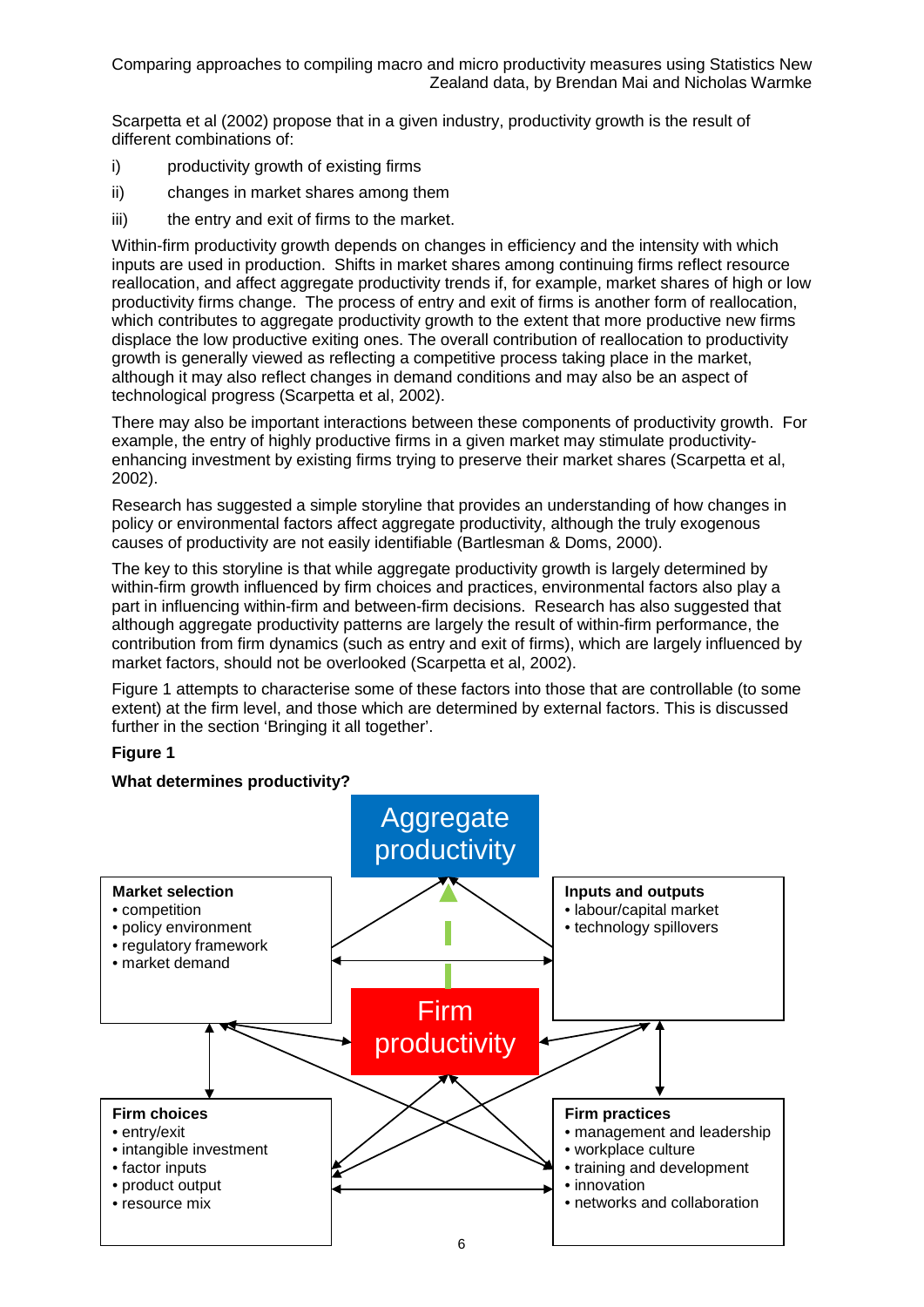Aggregate productivity measures can only go so far to enriching the story around growth (or lack of growth) in productivity. Microdata provides information that can inform better understanding of the drivers of change in industry and aggregate productivity.

## **3 Macro- and micro-productivity at Statistics NZ**

## **Statistics NZ productivity work to date**

In March 2006, Statistics NZ published the first official estimates of productivity for New Zealand. These estimates were for a subset of the market industries in New Zealand, referred to as the 'measured sector'. This comprised Australian and New Zealand Standard Industrial Classification 1996 (ANZSIC96) divisions A to K, plus P. [1](#page-6-0) In 2008, more industries (ANZSIC96 industries LC and QA) were included in the scope of this aggregate measure.

Since the first release of productivity estimates for the measured sector, there has been extensive user demand for further disaggregated industry productivity statistics to help interpret aggregate productivity growth. To meet this demand, industry-level productivity statistics were first released in June 2010, for 25 industries/aggregates covering the 1978–2008 period. This was updated in March 2011 to include property services (ANZSIC96 industry LA) from 1996 on. In March 2012, volume estimates of hours paid for industries in the measured sector were released for the first time enabling users to calculate levels of labour productivity.

Despite the release of industry productivity data, users continued to demand further industry disaggregation to a more 'useful' industry breakdown, citing the diverse nature of some of the industries for which productivity statistics had been released. Examples of this are the construction or business services industries, in which fairly heterogeneous activity takes place.

To address this demand, in March 2012 Statistics NZ published summary findings from a feasibility study that investigated the suitability of current data and methodology for calculating sub-industry productivity statistics. The findings of the study showed that meaningful disaggregated industry productivity statistics cannot be produced with the current data available. This is due to constraints in not just the data itself, but also the applicability of the current methodological framework for productivity measurement at a detailed industry level. The study directed users towards the microdata path (through the LBD) to glean information around firmlevel productivity and the drivers of industry productivity growth (Statistics NZ, 2012).

Statistics NZ currently has no formal programme of work around micro-productivity or firm-level research. Statistics NZ has developed the LBD as a rich source of firm-level data. As a priority, in order to support the widest range of users, Statistics NZ maintains, updates, and supports the database, but has not undertaken any research themselves so far. Instead, micro-productivity studies have predominantly been carried out by researchers, external to Statistics NZ, or on secondment at the statistics office. Researchers from organisations such as Motu Economic and Public Policy Research and the Ministry of Economic Development have led the field in microdata research in New Zealand. Some of this research is referred to in the 'Uses of the LBD' section.

## **Industry and aggregate productivity measures**

Statistics NZ's method of estimating productivity statistics is based on OECD guidelines, as outlined in *Measuring productivity: Measurement of aggregate and industry-level productivity growth* (OECD, 2001). The approach used is referred to in the manual as "the index number approach in a production theoretic framework."<sup>[2](#page-6-1)</sup>

At an industry or aggregate market sector level, productivity statistics inform the user by simply showing the growth in production of output (goods and services) from a given set of inputs

<span id="page-6-0"></span><sup>&</sup>lt;sup>1</sup> For details on the coverage of official Statistics NZ productivity estimates see appendix A.<br><sup>2</sup> For further detail on how Statistics NZ compiles macro-productivity estimates see *Productivity* 

<span id="page-6-1"></span>*Sources and Methods* (2012).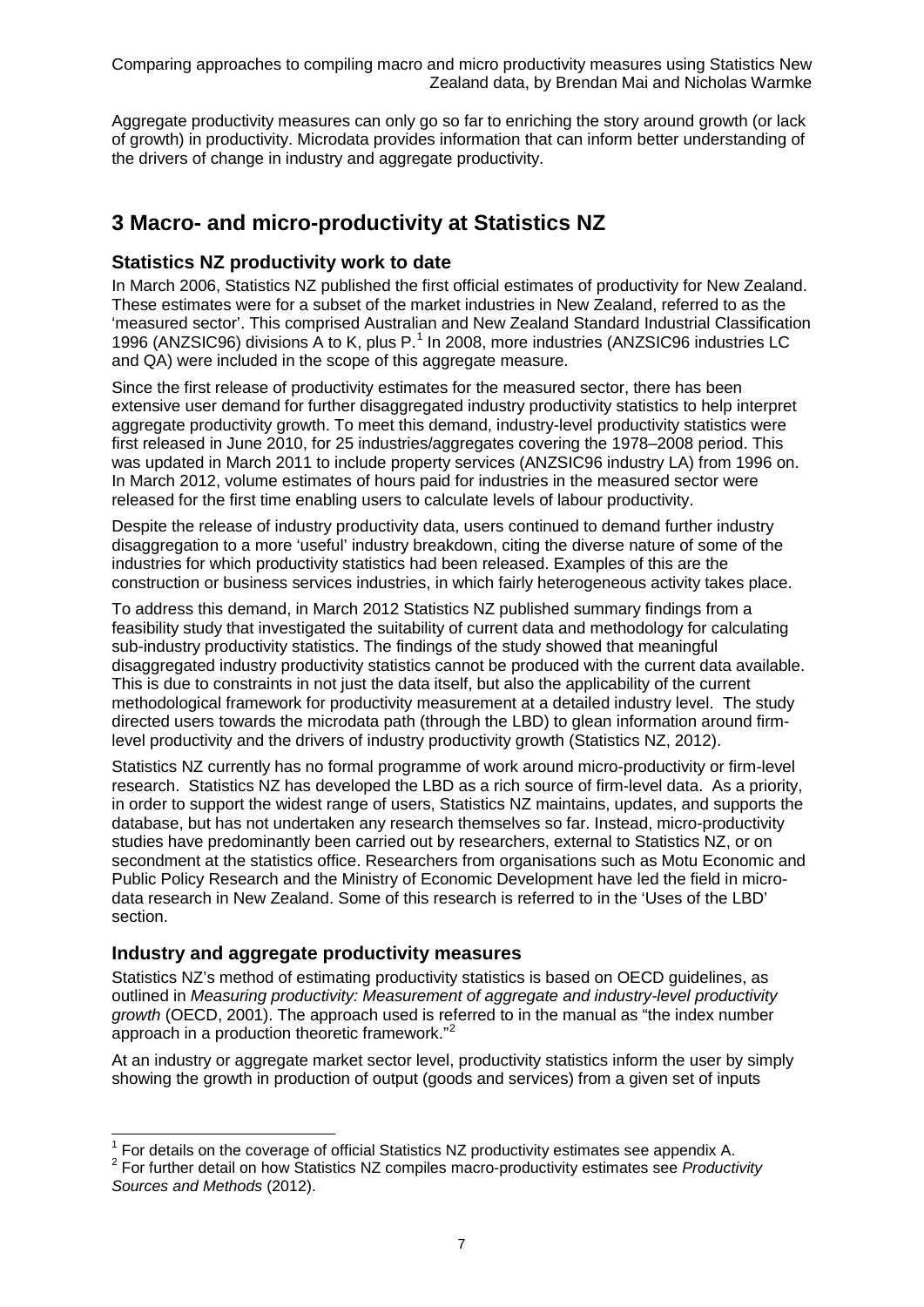(capital and labour). The most widely used productivity measures are labour and multifactor productivity.

The calculation of productivity statistics begins with a production function of the form:

 $Vi = Ai(t) \times f(Li, Ki)$ 

where Vi = chain-volume value added

Li = labour inputs

 $Ki = capital$  inputs

 $f(Li,Ki) = a$  production function of L and K that defines an expected level of output for a specific industry or aggregate

Ai(t) = a parameter that captures disembodied technical shifts over time, that is, outward shifts of the production function allowing output to increase with a given level of inputs (= MFP)

Given the existence of index values for labour volume and value added, it is possible to calculate labour productivity as:

 $LPi = Vi / Li$ 

Where LP = an index of labour productivity. This is an index of chain-volume value added divided by a volume index of labour inputs.

Similarly, a capital productivity index KP is calculated as:

 $KPi = Vi / Ki$ 

Where KP = an index of capital productivity. This is an index of chain-volume value added divided by a volume index of capital inputs.

Care is needed in interpreting the partial measures of productivity. For example, labour productivity only partially measures 'true' labour productivity, in the sense of capturing the personal capacities of workers or the intensity of their efforts. Labour productivity reflects the level of capital available per worker and how efficiently labour is combined with the other factors of production. Labour productivity may change due to a substitution of capital for labour (capital deepening) or due to a change in MFP, with no change occurring in the labour input itself. Similarly, capital productivity measures have their constraints.

Capital services in production analysis are assumed to be proportional to the capital stock. If the factor of proportionality does not change over time, the growth rate of capital services is identical to the rate of growth of the capital stock. This is clearly an unrealistic assumption, given the variations in the rates of capacity utilisation of capital stocks. Consequently, swings in the rates of capacity utilisation are picked up by the residual productivity measure, that is, MFP.

The final productivity index that can be calculated is for MFP. The technological parameter that represents disembodied technological change (or MFP) cannot be observed directly. By rearranging the production function equation, it can be shown that the technology parameter can be derived residually as the difference between the growth in an index of outputs to an index of inputs:

## $Ai(t) = Vi / f(Li,Ki)$

#### **Limitations of industry and aggregate productivity measures**

Assuming the measurement of labour hours at an aggregate level is accurate, aggregate labour productivity growth means that for an industry or group of industries, more output can be produced from a given level of labour input. However, it can also reflect several factors:

- increasing capital available per worker
- better quality of labour
- more efficient use of existing capital or labour (or MFP).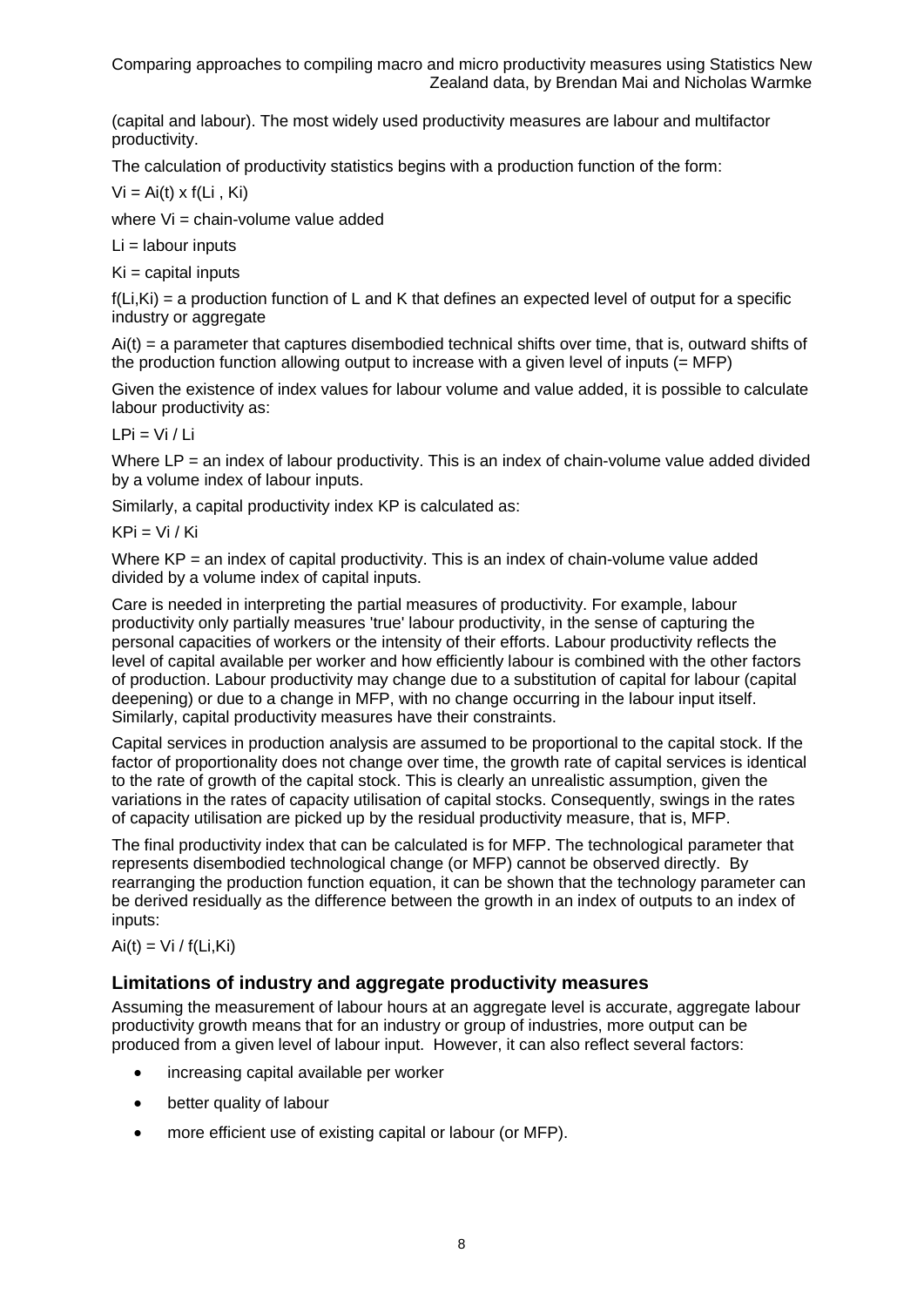MFP reflects the growth in output not attributable to increases in measured inputs. MFP is measured as a residual, and it captures any growth in output above and beyond growth in measured inputs.

Certain assumptions must be met for MFP to be a measure of disembodied technological change. The key assumptions are that the production function must exhibit constant returns to scale, capital and labour markets must be perfectly competitive, and all inputs need to be included in the scope of the production function.

In practice, these conditions will not be met and the resulting MFP residual needs to be interpreted with some caution. Given the importance of technological progress as an explanatory factor in economic growth, attention often focuses on the MFP measure as though it was a measure of technological change. However, this is not the case. When interpreting MFP, the following should be noted:

• Not all technological change translates into MFP growth. Embodied technological change, such as advances in the quality of capital or improved human capital, will be captured in the measured contributions of the inputs, provided they are measured correctly (ie the volume input series includes quality change).

• MFP growth is not necessarily caused by technological change. Other nontechnology factors will be picked up by the residual, including economies of scale, cyclical effects, inefficiencies, and measurement errors (which predominantly stem from the difficulties in capital measurement).

There are also some other, more fundamental limitations of macro-productivity measures. For example, macro- productivity measures also make assumptions around the homogeneity of production functions, inputs, and outputs of firms within industries which put simply is not true in the real world.

Explaining aggregate or industry productivity growth is an essential part of understanding the performance of an industry or economy. What happens at an aggregate level is driven by what happens on the shop floor. However, research points towards a high degree of dispersion of productivity rates within any given industry (ie Bartlesman & Doms, 2000). Economic growth models are usually based on the assumption of representative producers and consumers. They don't take into account the heterogeneity of producers even at a detailed industry level. This is problematic when searching for the factors contributing to growth in productivity.

This is where microdata and micro-productivity studies can assist in identifying drivers of aggregate productivity growth.

## **Microdata and productivity**

Historically, the focus of most productivity studies (especially in New Zealand) has been at a macro-market economy level or at an aggregated industry level. Empirical studies using firmlevel or microdata have only taken off in the last decade or so around the world (and more recently in New Zealand). Both macro- and micro-studies of productivity use varying methodology to answer their own set of questions. Different approaches to research on a common topic generally lead to answers that are not directly comparable as a consequence of the different strategies used to specify the problem and identify the results.

More recently, firm-level data has become available in New Zealand. These data allow researchers to avoid having to rely on the representative firm by providing firm-level information, which can uncover some of the dispersion of productivity within aggregated industries. Microdata allow one to extend the underlying model to include new routes through which policy can affect productivity, namely through selection and resource allocation. Micro-productivity research enhances aggregate industry productivity data by adding information on the characteristics of firms.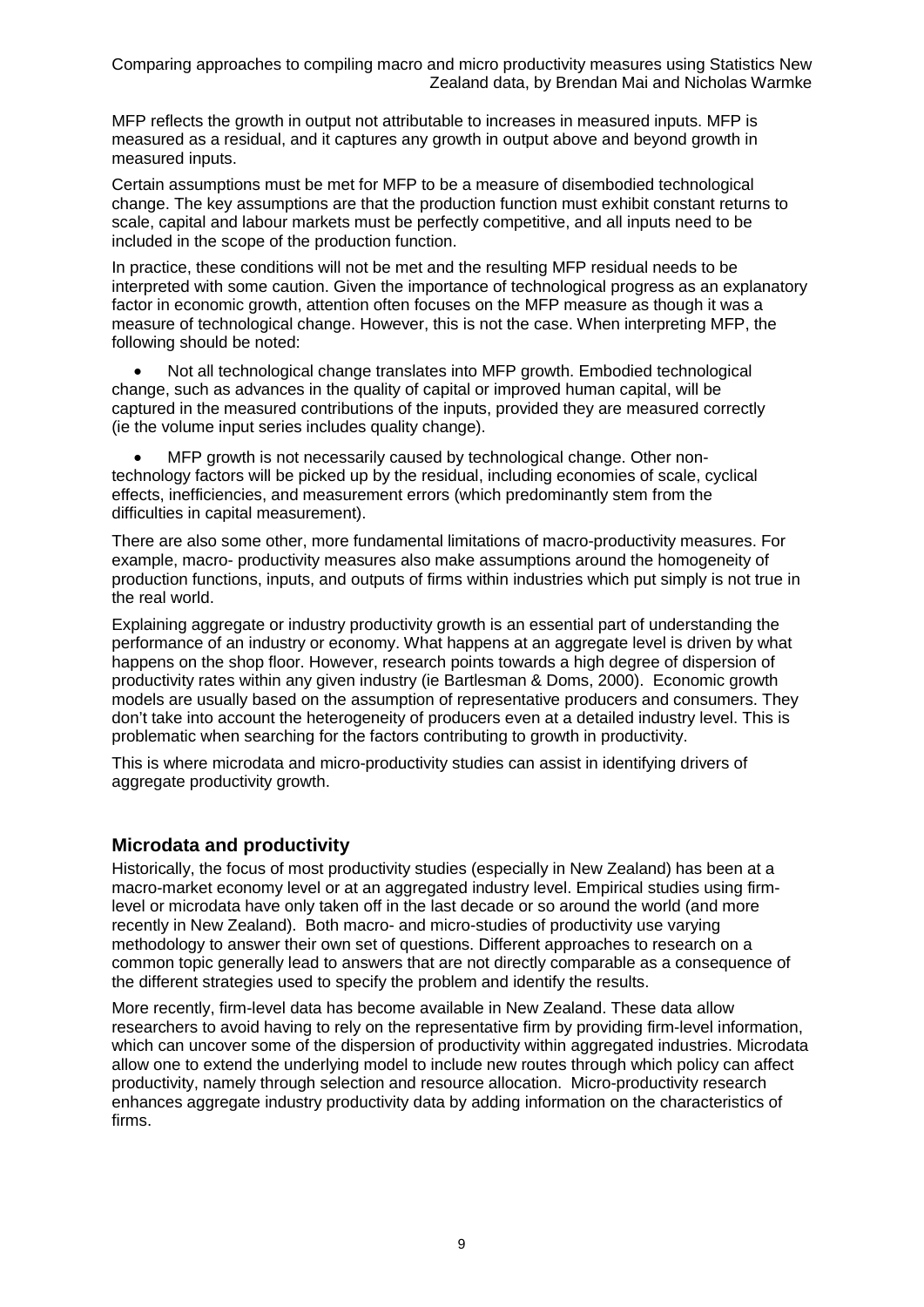## **The Longitudinal Business Database**

Fabling (2009, p 2) provides a detailed description of the Statistics NZ Longitudinal Database (LBD):

The prototype Longitudinal Business Database (LBD), maintained by Statistics NZ, is a rich resource for understanding the behaviour and performance of New Zealand firms. The primary selling point of the database is wide coverage administrative sources of financial performance, employment and wage data, coupled with a variety of sample survey and other (notably Customs merchandise trade) data providing a detailed view of firm practices across a broad range of topics. In addition, through the integration of the Business Operations Survey (BOS), researchers have the opportunity to design and integrate entirely new content that can be used with panels of BOS data and other longitudinal information held on the LBD. The database is a work-in-progress and is continuing to expand as new research needs are identified, and as new data become available.

The LBD comprises tax- and survey-based financial data, merchandise and services trade data, a variety of sample surveys on business practices and outcomes, and government programme participation lists. The database has expanded organically to meet the needs of agencies whose researchers use the data, and now includes a substantial proportion of the business data that Statistics NZ holds and uses to compile official statistics.

Producing output from the LBD is currently the domain of researchers, who come in to Statistics NZ under strict protocol and confidentiality guidelines. Statistics NZ does not have any formal programme of work on micro-productivity, but is instead acting in a support, maintenance, and peer-review role for researchers. Table 1 provides a summary of the components of the LBD.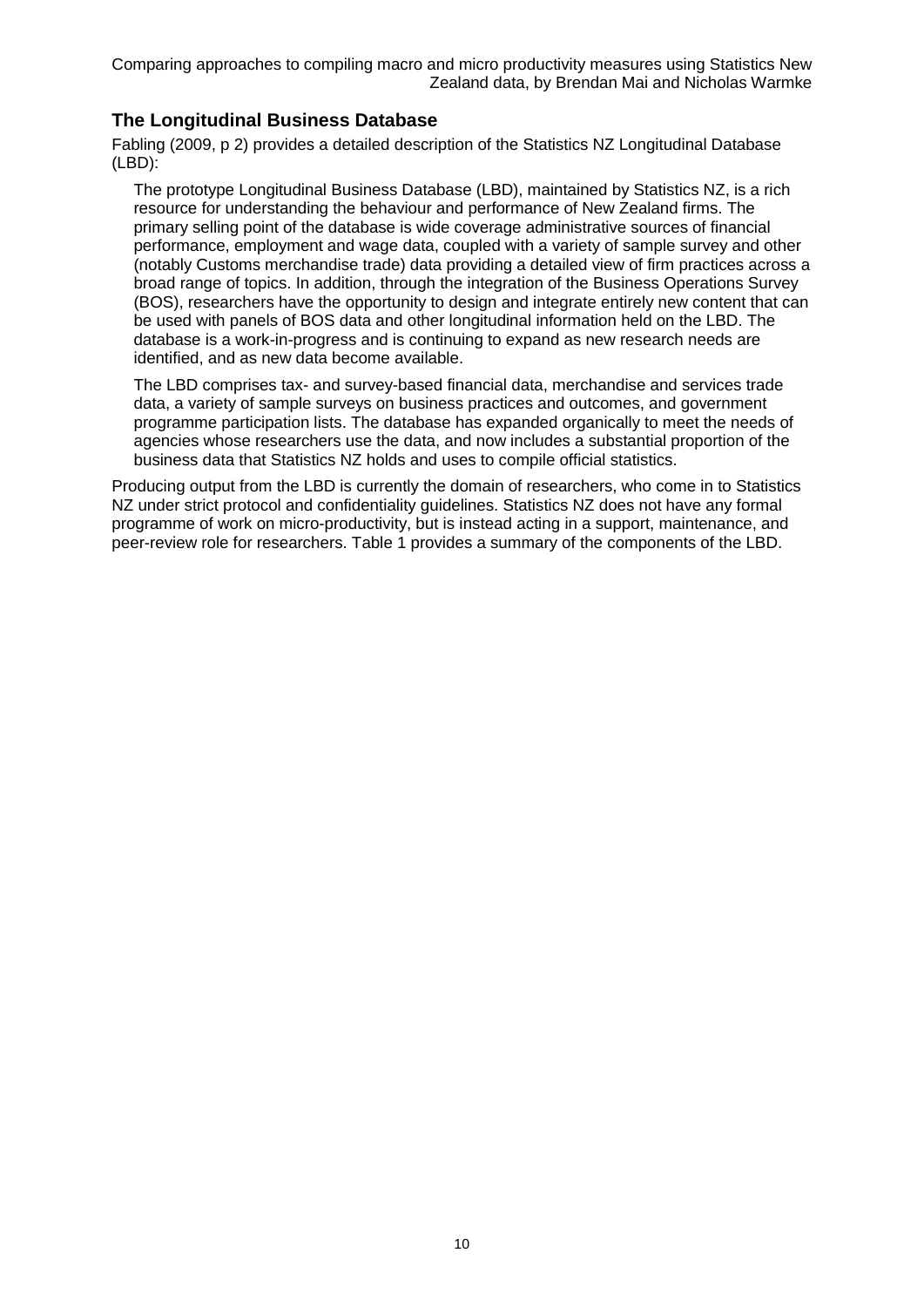| <b>Administrative data in the LBD</b>  | <b>Years available</b> |
|----------------------------------------|------------------------|
| Government assistance programmes (GAP) | 2000-09                |
| Company tax returns (IR4)              | 1999-2010              |
| Tax filed financial accounts (IR10)    | 1999-2010              |
| Intellectual property data (IPO)       | 1996-2010              |

### **Table 1 Datasets in the Longitudinal Business Database (LBD)**

## **Survey or other output data in the LBD**

| <b>Annual Enterprise Survey (AES)</b>                         | 1993-2010        |
|---------------------------------------------------------------|------------------|
| <b>Agricultural Production Survey (APS)</b>                   | $2002 - 10$      |
| Business activity indicators (BAI) <sup>1</sup>               | 1999-2011        |
| <b>Business Finance Survey (BFS)</b>                          | 2004             |
| <b>Business Operations Survey (BOS)</b>                       | 2005-11          |
| <b>Business Practices Survey (BPS)</b>                        | 2001             |
| Overseas merchandise trade data (Customs)                     | 1988-2011        |
| <b>Innovation Survey</b>                                      | 2003             |
| International Trade in Services Survey (ITSS)                 | 1998-2010        |
| International Trade in Services Census                        | 1999, 2005, 2011 |
| Longitudinal Business Frame (LBF)                             | 2000-11          |
| Linked Employer-Employee Data (LEED)                          | 1999-2010        |
| Manufacturing Energy Use Survey (MEUS)                        | 2006             |
| Quarterly International Investment Survey (QIIS) <sup>2</sup> | 1998-2010        |
| Research and Development Survey (R&D)                         | 1996-2010        |
| 1. This contains income and expenditure that include GST.     |                  |
| 2. Will be available for researchers to use from July 2012.   |                  |

**Source:** Statistics NZ

## **Uses of the Longitudinal Business Database**

The LBD is used to measure and report on a wide and complex range of firm characteristics and performance metrics. The large number of datasets and variables within the LBD allow for a plethora of metrics to be calculated, and they can be tailored to individual research questions.

Productivity is one of these metrics, and sits alongside other common metrics such as expenditure per employee, firm entry and exit rates, and import/export behaviour of firms.

Productivity is commonly defined as a ratio of output to one or more inputs. Microdata researchers can interpret this definition broadly, and over time, different measures of productivity have been calculated from the LBD, depending on the research question. Measures of productivity have been used in several LBD papers over the past three to four years.

## *Maré and Fabling (2011), Productivity and local workforce composition*

This paper examines the link between firm productivity and the population composition of the areas in which firms operate. The paper combines annual firm-level microdata on production, with area-level workforce characteristics obtained from population censuses. A key finding is that local workforce skills contribute most strongly to productivity for small firms, and for firms in industries with high levels of R&D.

Approach to measuring productivity: the authors use a gross output-based Cobb-Douglas production function, augmented with area-level workforce characteristics. Gross output is a function of capital services, labour input, intermediate consumption, and local workforce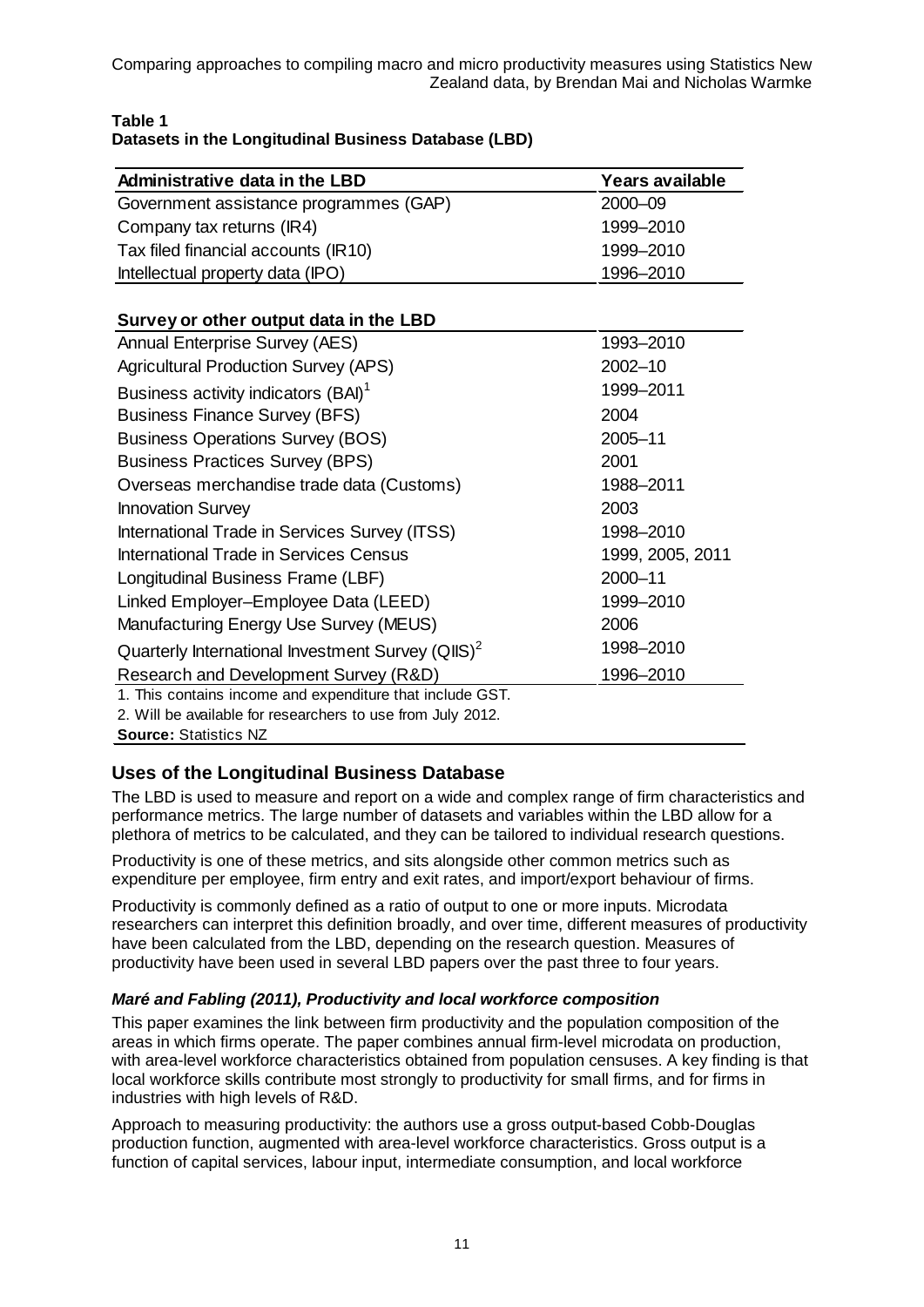measures. Labour input is measured using headcount, while labour quality is included as part of local workforce measures.

### *Maré (2008), Labour productivity in Auckland firms*

This paper examines labour productivity in Auckland, New Zealand's largest city. It documents a sizeable productivity premium in Auckland, calculating that around half of this is due to industry composition. That is, Auckland firms have a disproportionately high share of their activities included in high-productivity industries.

Approach to measuring productivity: Maré is calculating labour productivity only, and uses a value-added per worker approach. Value-added data comes from the Annual Enterprise Survey where available, and where not, from GST net sales, adjusted for changes in stocks. Labour input is a simple headcount measure, covering both employees and the self-employed

### *Fabling and Sanderson (2011), Foreign acquisition and the performance of New Zealand firms*

This paper examines the firm-level determinants of foreign acquisitions of New Zealand companies, and the consequences for the purchased firms. Acquired firms exhibit higher growth in average wages and output, relative to similar domestic firms. However, they do not appear in general to increase their productivity or capital intensity as a result of being acquired. The paper considers six firm outcomes which may be affected by foreign investment: labour productivity, multifactor productivity, gross output, capital-labour ratio, average wages, total employment.

Approach to measuring productivity: need to see methodology in Fabling and Maré (forthcoming)

### *Fabling and Grimes (2009), The 'suite' smell of success: Complementary personnel practices and firm performance*

This paper examines the issue of how personnel practices affect firm performance. To examine this issue, a panel of 1,500 firms from a diverse range of industries is analysed, based on data from management practice surveys run in 2001 and 2005. The main finding is that suites of complementary human resource management-related practices impact positively on firm employment and wages. Effects on employee turnover depend on the practices considered.

Approach to measuring productivity: the paper calculates both multifactor and labour productivity. MFP is calculated by way of ordinary least-squares regression, assuming a Cobb-Douglas production function with industry-year-specific coefficients, and the potential for non-constant returns to scale. Labour productivity is calculated as the difference between log value-added and log total employment. For both MFP and labour productivity, a dummy is included to control for differences between data sources.

### *Grimes, Ren, and Stevens (2009), The Need for speed: Impacts of Internet connectivity on firm productivity*

This paper cites evidence that fast Internet access is widely considered to be a productivityenhancing factor. It then uses the LBD to determine the impact that differing types of Internet access have on firm productivity. Broadband adoption is found to boost productivity, but the authors find no productivity differences across broadband type. The data comes from 2006, so is somewhat dated.

Approach to measuring productivity: the paper measures labour productivity only, using a valueadded per employee approach. Value-added data comes from the IR10s, while labour input is firm-level employee count.

Each firm's labour productivity is expressed as a ratio of the four-digit sector average. The sector average is calculated for all firms within the industry. Also, the firm- and sector-level measures are two-year averages. This is done to reduce noise in the data due to the timing of reporting.

Each of these five papers is unique – in the technique used to calculated productivity, and the firms and industries for which productivity has been calculated. These five papers are by no means an exhaustive list.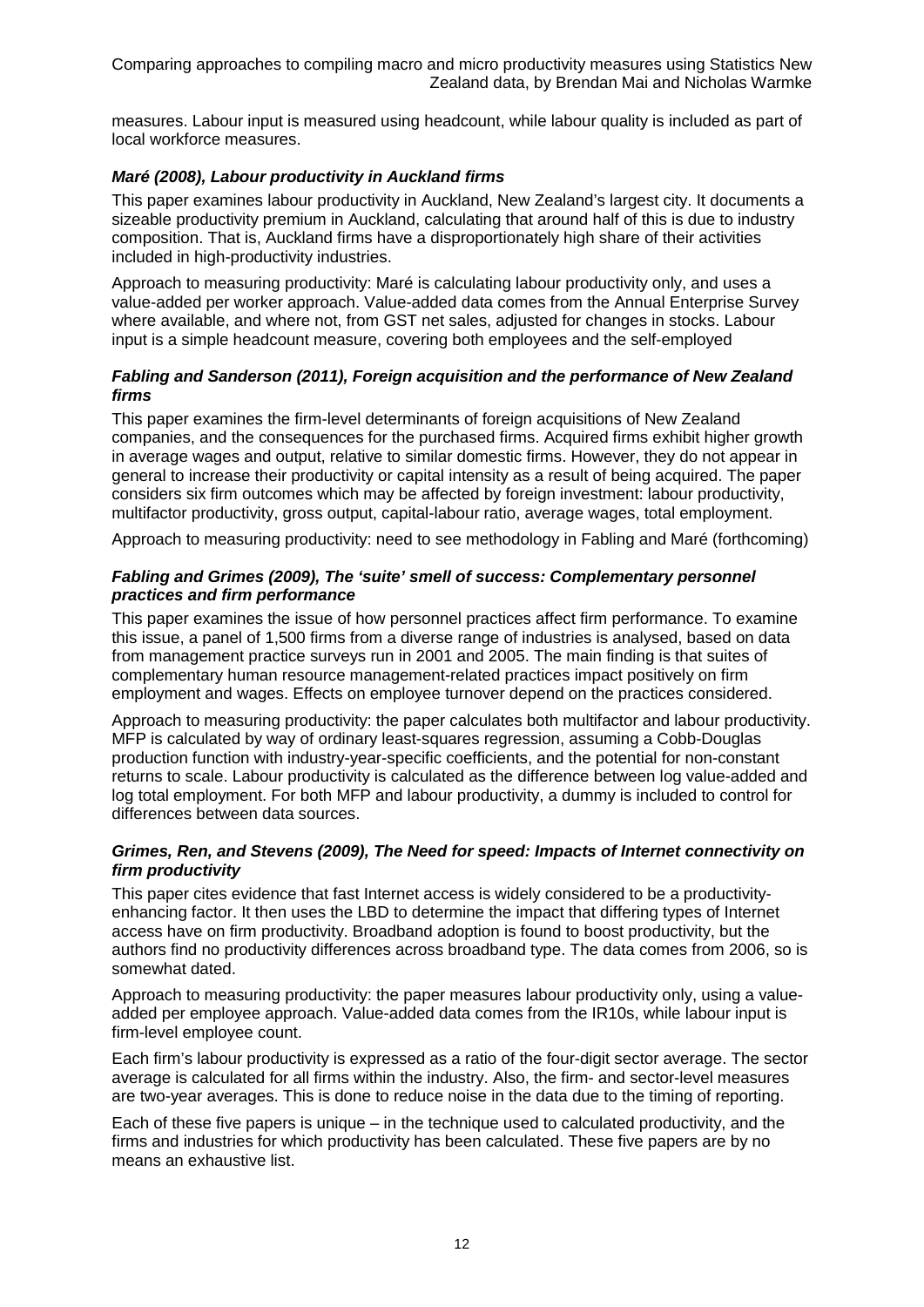| Paper                        | Type of productivity calculated | Unique aspect of calculation                                     |
|------------------------------|---------------------------------|------------------------------------------------------------------|
| Maré and Fabling (2011)      | Labour productivity             | Gross-output based measures                                      |
|                              | Multifactor productivity        | Area-level workforce characteristics specified in the production |
|                              |                                 | function                                                         |
|                              |                                 | Labour quality differences accounted for                         |
| Maré (2008)                  | Labour productivity             | Breaks down productivity premiums into a composition effect, a   |
|                              |                                 | capital deepening effect, and MFP effect, and a price effect     |
| Fabling and Sanderson (2011) | Labour productivity             | Various assumptions used within the cost-of-capital calculation  |
|                              | Multifactor productivity        |                                                                  |
| Fabling and Grimes (2009)    | Labour productivity             | A dummy is included in the regression calculations, to control   |
|                              | Multifactor productivity        | for differences between the data sources used to derive value-   |
| Grimes, Ren and Stevens      | Labour productivity             | Labour input data is solely from IR10s                           |
| (2009)                       |                                 | Productivity expressed as a ratio of a four-digit average        |

#### **Table 2 Summary of selected Longitudinal Business Database research**

## **Limitations of LBD-based productivity measures**

Measuring productivity within the LBD allows researchers to adopt a flexible approach, but naturally there are limitations with this. There are almost as many research papers as there are measures of productivity, meaning the productivity data themselves cannot be compared across studies.

One implication for researchers is the time required to develop and calculate the productivity measures for each study. Compiling the measures, particularly when a capital services dataset is required for the calculation of multifactor productivity, is a complex and resource-intensive process.

By nature, the LBD dataset is raw and unedited – there are gaps, there are outliers in the data, and within the vast amount of data available, there are complexities which are difficult to understand. However, the different types of microdata allow researchers to select which data is most appropriate for answering their research questions. Researchers need to develop measures that are fit-for-purpose. This often means working within the limitations of the dataset, while still producing measures that are of the desired quality. The methodology used to compile firm-level productivity measures has drawbacks when compared against the macro measures. While the LBD is an incredibly rich resource of firm-level data, it lacks aggregate data used in compiling macro-measures. Currently, there are no price indexes built into the database, and no firm-level price data are included. The implication is that most studies of productivity have used current price value-added as the output measure. This is not consistent with the macro measures, which apply a price deflator, and use changes in the volume of value-added. However, this is not a big limitation of micro measures, because many studies calculate productivity using regressions with industry-year dummies.

Further, there are currently no measures of hours within the LBD. Micro studies commonly use job counts as the unit of labour input, which account for differences over time in the number of jobs, but not in the number of hours worked. This limitation needs to be viewed in the context of the research being carried out. Many studies are not trying to measure productivity by itself, but to estimate a relationship between productivity and another variable. If the inclusion of hours worked data were to confound that correlation, it would be problematic to have hours data feeding into the analysis.

## **4 Bringing it all together**

Compilers and users of productivity data are best-placed when they recognise macro and micro measures of productivity can complement each other, but will always contain fundamental differences which hinder any attempt to reconcile them. Macro and micro productivity data play important and complementary roles in aiding our understanding aggregate productivity growth, and the drivers behind it.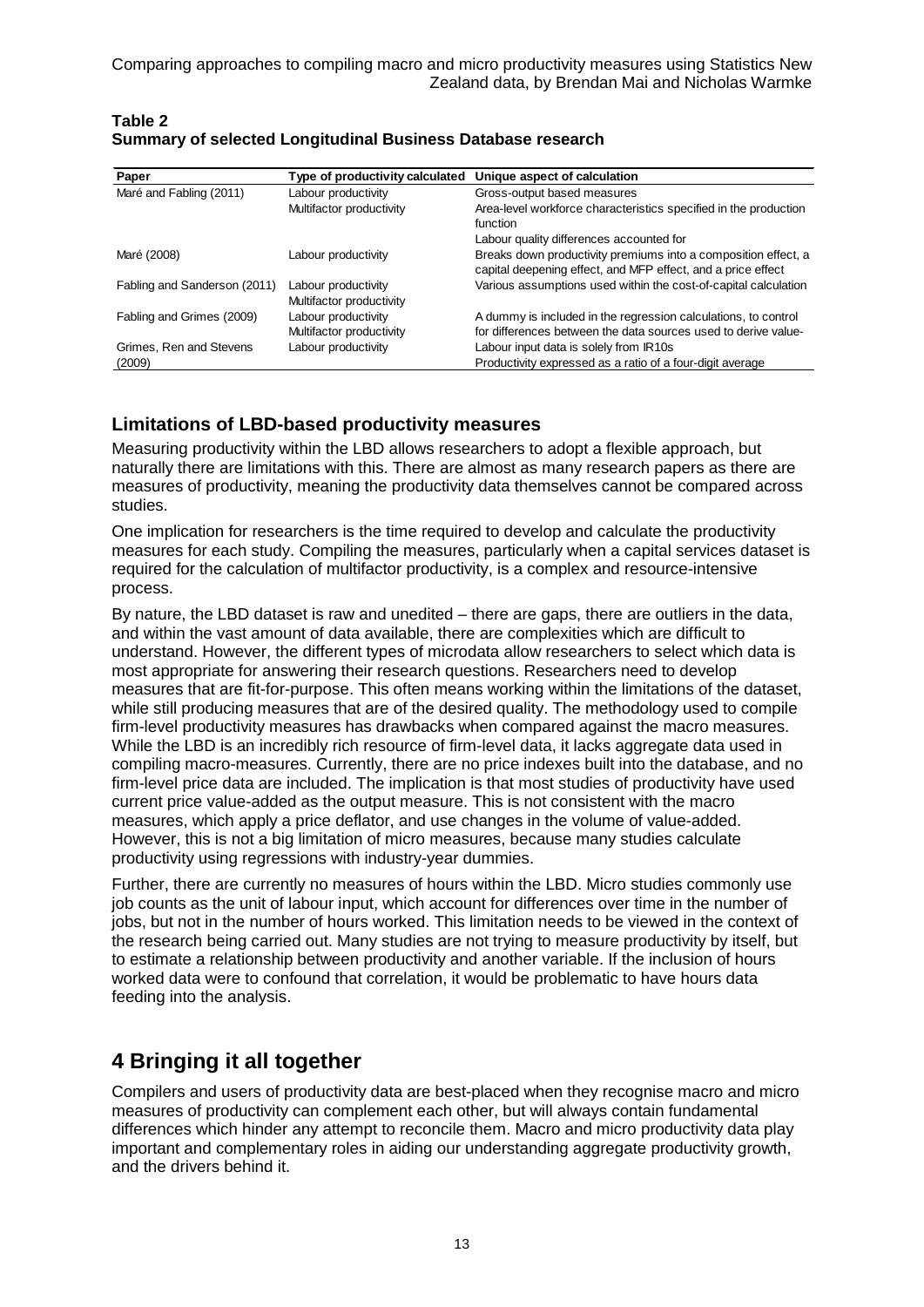There are both conceptual and measurement issues which must be considered when examining macro and micro productivity statistics side-by-side.

## **Conceptual**

Firms make choices regarding: their entry into a market, or exit from it; intangible investment; the mix of factor inputs in their production function; and the level of output they produce. At a surface level, the results of these choices can be observed and measured, and productivity metrics calculated for the firm. Lying behind this, there are a number of firm-level drivers which affect their choices. These drivers are generally more difficult to observe and measure, and include leadership and management structure, the culture of the workplace, the use of technology within the firm, and their ability and focus on networking and collaboration. Such drivers impact on the productivity performance of the firm and by association, the aggregate. Microdata can help to inform users on such practices through surveys of business opinion, or other linked data sources that inform users about the behaviours and practices at a firm level.

Each firm operates within a market, and often within multiple markets. Within the aggregate productivity measure, the between-firm effects will be picked up as part of the productivity residual. These between-firm market effects will often be caused by price changes. In this case, they can be picked up within micro studies of productivity, because the output measure is commonly not deflated by a price index. Market effects include, for example, the degree and nature of the competition within the market, which is a factor in its productivity performance. Similarly, the regulatory framework within which firms operate will be a key determinant of the aggregate productivity level – through both factors that influence firm level practices, and factors that influence the market as a whole. Further, the policy environment will also affect the productivity growth of a market.

These factors and others imply that aggregate and firm-level measures of productivity are difficult to compare. A complex series of dynamic interactions, only some of which can be measured, take place in a market. They will be represented to some extent in aggregate productivity data, and often to a differing extent in firm-level data.

## **Measurement**

At a fundamental level, macro productivity is measured in the same manner as micro productivity - as a ratio of output to one or more inputs.

At Statistics NZ, the comprehensive suite of macro productivity data is compiled in line with international best practice, as set out in the OECD's *Measuring Productivity* manual. In some areas of measurement, the manual leaves interpretation open to each country, and decisions are often dependent on the availability and robustness of data. However, New Zealand's macro productivity measures are broadly comparable with other OECD countries, particularly at the total economy level.

At the micro-level, the standard productivity equation is open to considerable interpretation. Researchers use different methodologies, often according to the research questions they are attempting to answer or the data available to them. Often, productivity is only one of a number of firm-level performance metrics that the researcher is calculating, and the specifics of the methodology are tailored to fit the research questions. Macro-productivity studies tend to adopt a more consistent and standardised framework based on macro-economic assumptions.

Tied in with this, Statistics NZ's macro productivity measures are official statistics, and a component of the Official Statistics System (OSS). By contrast, the LBD is a research database; currently, outputs published from the LBD are not official statistics.

Also, as the range of data in the LBD extends, and the literature is added to, more sophisticated measures of firm-level productivity can be developed. For example, Fabling and Maré (forthcoming) build on Fabling and Grimes (2009), by making industry-level adjustments to improve the comparability of the AES and IR10 data, using alternative production functions, and changing the cost-of-capital assumption, among others.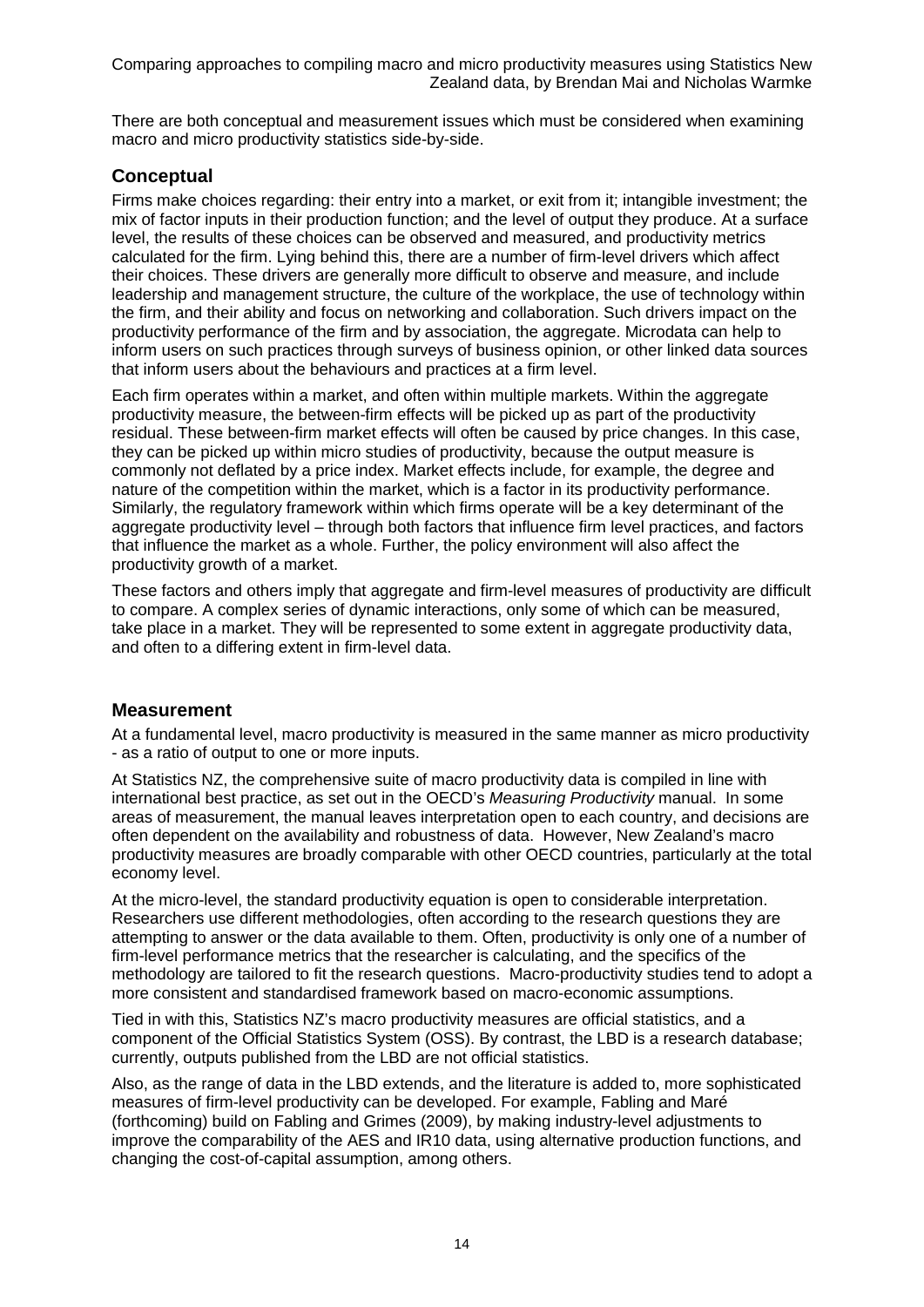So far, there have been no formal attempts to reconcile micro measures of productivity from the LBD with official macro statistics published by Statistics NZ annually. Attempts to reconcile the two, even at the 1-digit industry level, will be clouded by obvious methodology and data source differences. For example, macro-economic statistics include macro-level adjustments made to balance across accounts which will not be reflected in micro-statistics.

### **Table 3**

#### **Macro- and micro-productivity measurement differences**

| Component | Macro measures                                                                                                                                                                                                                                       |                                                                              | Micro measures                                                                                                                                                                                                                   |                                       |
|-----------|------------------------------------------------------------------------------------------------------------------------------------------------------------------------------------------------------------------------------------------------------|------------------------------------------------------------------------------|----------------------------------------------------------------------------------------------------------------------------------------------------------------------------------------------------------------------------------|---------------------------------------|
|           | Methodology                                                                                                                                                                                                                                          | Data sources                                                                 | <b>Methodology</b>                                                                                                                                                                                                               | Data sources                          |
| Output    | Chain-volume value added                                                                                                                                                                                                                             | Published estimates of chain-volume<br>GDP.                                  | Mainly value-added in value terms                                                                                                                                                                                                | <b>Annual Enterprise Survey</b>       |
|           |                                                                                                                                                                                                                                                      |                                                                              |                                                                                                                                                                                                                                  | <b>GST</b>                            |
|           |                                                                                                                                                                                                                                                      | For some industries, AES is used as the<br>key data source                   | Occasionally gross output in value terms                                                                                                                                                                                         | <b>IR10</b>                           |
|           | Labour input Paid hours for all employees and self-employed                                                                                                                                                                                          | LEED                                                                         | Employee and self-employed counts from Monthly average headcounts for employees and<br>headcounts for self-employed                                                                                                              | <b>Longitudinal Business</b><br>Frame |
|           |                                                                                                                                                                                                                                                      | Average paid hours from the QES, HLFS<br>and Census                          |                                                                                                                                                                                                                                  | LEED                                  |
|           | Capital input Capital services approach.                                                                                                                                                                                                             | National Accounts capital stock data,<br>supplemented by external sources.   | Mainly a capital services approach.                                                                                                                                                                                              | Annual Enterprise Survey              |
|           |                                                                                                                                                                                                                                                      |                                                                              |                                                                                                                                                                                                                                  | <b>IR10</b>                           |
|           | Productive capital stock is derived from gross capital<br>formation, with adjustments for efficiency decline.<br>User costs are a function of the asset price,<br>depreciation, a cost-of-capital charge, and the implicit<br>tax rate on production | The National Accounts data are collected<br>via the Annual Enterprise Survey | Productive capital stock calculated using averages<br>in opening and closing book values of stocks.<br>User costs are a function of rental and leasing<br>costs, depreciation, and a cost-of-capital charge for<br>owned assets. |                                       |
| Weights   | Income-based, for aggregating from industry level to<br>'measured sector'                                                                                                                                                                            | National Accounts, income measure of<br>GDP                                  | No weights are used when constructing either firm- N/A<br>level or industry-level measures                                                                                                                                       |                                       |

#### **Source**: Statistics NZ

There are a number of fundamental differences to note in table 3:

• Output is measured in volume terms in the macro measures, and therefore reflects changes in quantities only over time. However, in micro measures, output is commonly measured in value terms, reflecting changes in both price and volume over time

Labour input is measured in units of hours paid in the macro measures, using surveybased data from both organisations and households. However, in micro measures, labour input is commonly measured in units of headcounts. There are currently no measures of hours paid or worked in the LBD. Using headcounts as a proxy for labour input can skew productivity metrics, especially in cases where there is a high proportion of part-time workers.

• In the measurement of capital input, productive capital stock is derived from capital formation data in the macro measures. However, it is calculated directly within the micro measures.

• In the macro measures, income-based weights are used when aggregating from industry level to 'measured sector' or total economy level. However, in the micro measures, there are no firm-level (or industry-level) weights used. This means that aggregating across firms can be problematic.

The combination of these differences clearly leads one to conclude that macro and micro measures cannot be reconciled. Breaking down the differences into the components of productivity – output, labour input, capital input, and weights – would be a challenging task.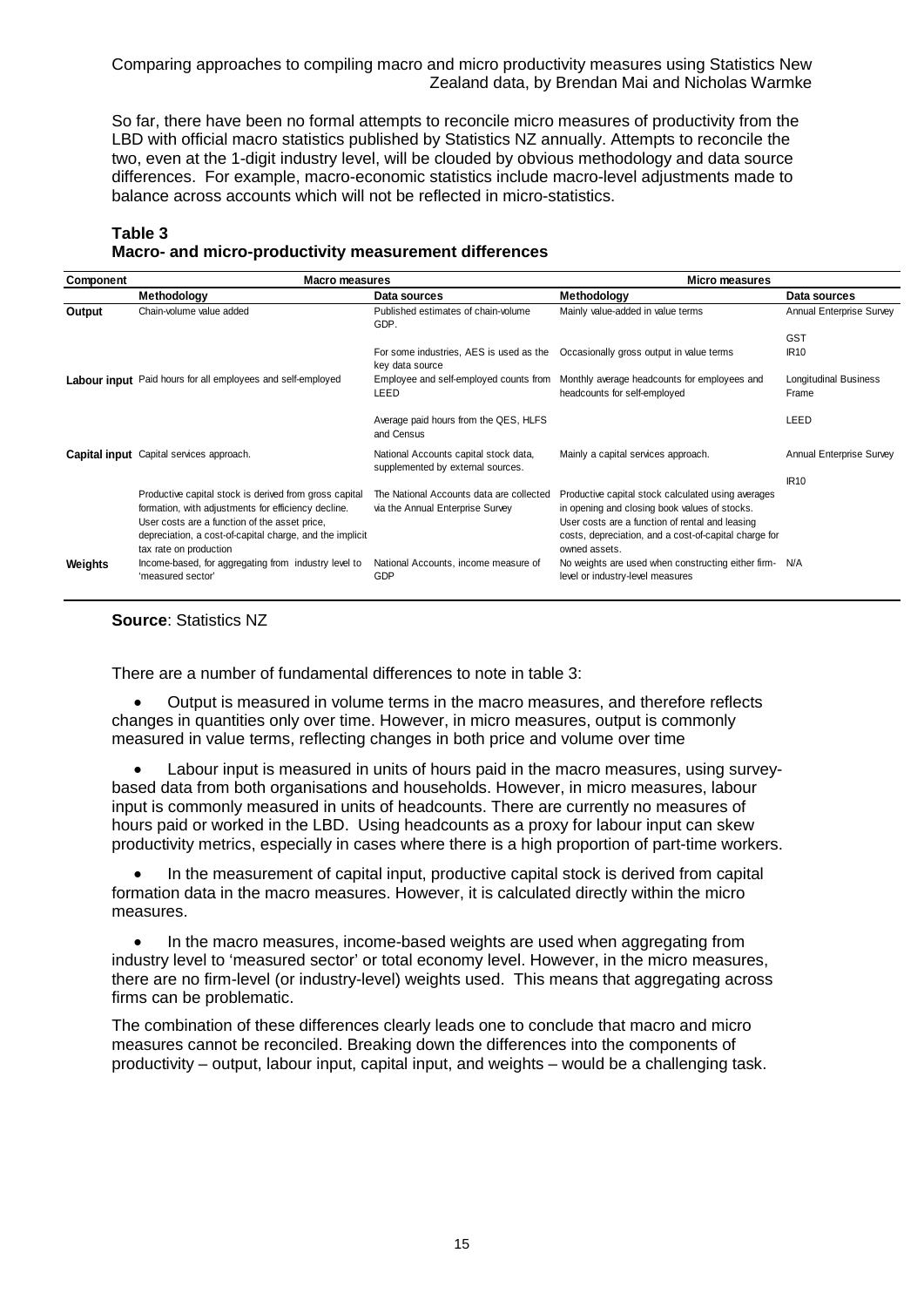## **5 Future work**

This paper has provided an introduction to the compilation of macro and micro productivity data using Statistics NZ data, explaining the ways in which they complement each other, while remaining fundamentally different from a measurement viewpoint.

Statistics NZ will complete the development of the macro productivity measures by mid-2013. This involves adding health and education to the industries for which productivity measures are estimated; updating the industry classification; and incorporating methodology enhancements around the allocation of financial intermediation services indirectly measured to industries, which will keep the official statistics at best practice level. All of this work will be completed independently of micro data research.

Using firm-level data from the LBD, researchers will continue to compile measures of productivity to answer their research questions. Statistics NZ has an opportunity to provide statistical input and leadership into this micro productivity work program. As custodians and compilers of the firm-level database, Statistics NZ is well-positioned to take on such a role, which may extend to partnering with Government researchers on particular projects.

Statistics NZ is also considering the feasibility of producing official statistics from the LBD, and productivity is one of a number of metrics to consider. The production of any official statistics from the LBD will be driven by user need. The value of the LBD is that it integrates many data sources and so enables information to be produced on the relationships between activities and their outcomes. Productivity is one of these components which can be influenced by a number of factors. If any productivity statistics were produced from the LBD, it would be in this context.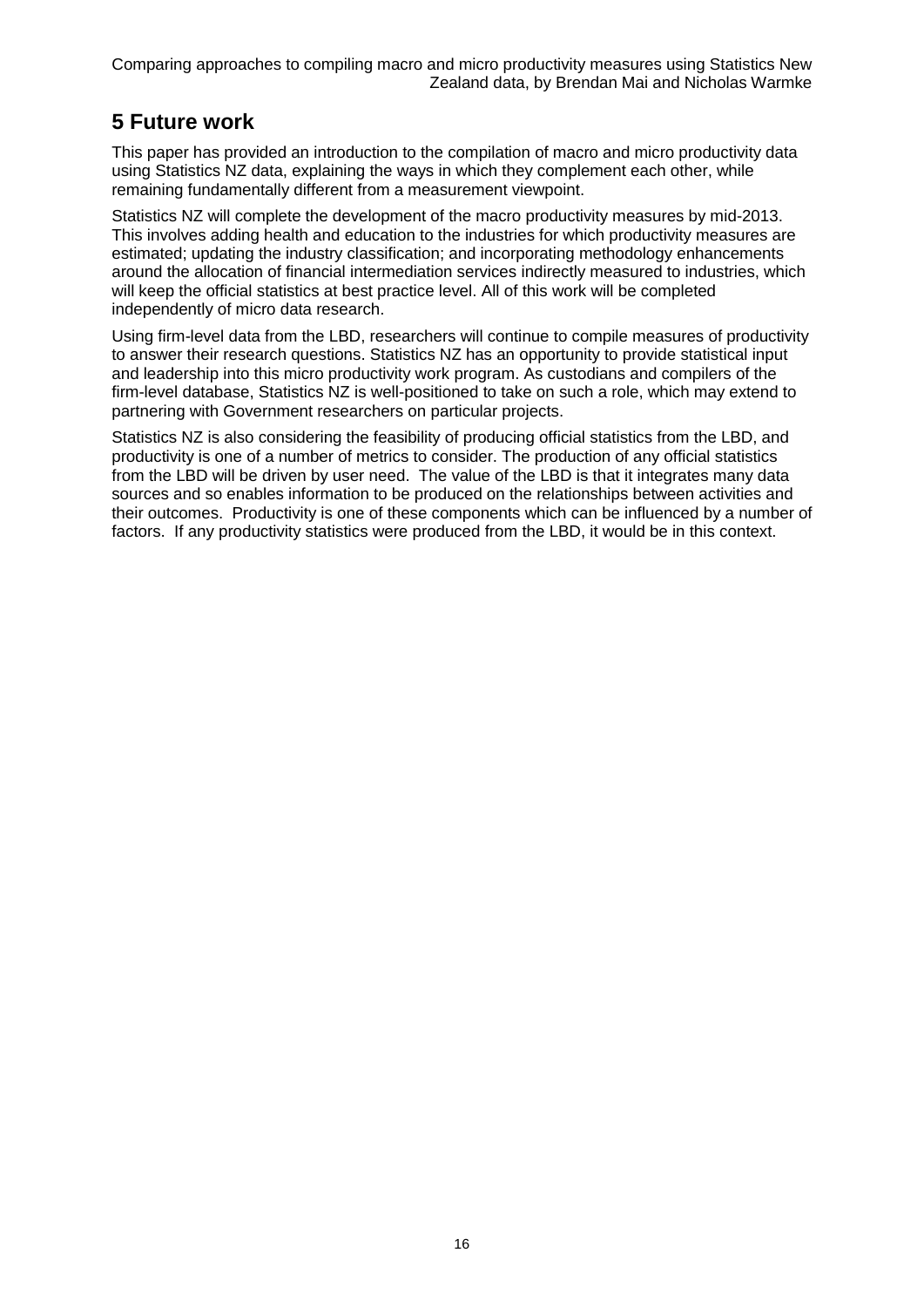## References

Ahn, S (2001). *Firm dynamics and productivity growth: A review of micro evidence from OECD countries*. OECD Economics Department Working Papers, No. 297. Paris: OECD.

Bartelsman, E & Doms, M (2000, September). Understanding productivity: Lessons from longitudinal microdata. *Journal of Economic Literature, 38,(*3) (Sep., 2000), 569–594. Published by the American Economic Association available from www.jstor.org/stable/2565420.

Bartlesman, E (2010). Searching for the sources of productivity from macro to micro and back. *Journal of industrial and corporate change*. Oxford University Press.

Fabling, R (2009). *A rough guide to New Zealand's longitudinal business database*. Available from www.stats.govt.nz.

Fabling, R & A Grimes (2009). *The 'suite' smell of success: Complementary personnel practices and firm performance*. Discussion paper 09-13. Wellington: Reserve Bank of New Zealand discussion paper 09-13.

Fabling, R & D Maré (2011). *Productivity and local workforce composition*. Motu working paper 11-10. Wellington: Motu Economic and Public Policy Research.

Fabling, R & L Sanderson (2011). *Foreign acquisition and the performance of New Zealand firms*. Treasury Working Paper 11-06. Available from www.treasury.govt.nz.

Gretton, J (2008). *Developing the prototype Longitudinal Business Database: New Zealand's experience*. Available from www.stats.govt.nz.

Grimes, A, Ren, C, & Stevens, P (2009). *The need for speed: Impacts of internet connectivity on firm productivity*. Motu Working Paper 09-15. Wellington: Motu Economic and Public Policy Research.

Hulten, C (2001). Total factor productivity: A short biography. In Hulten, C, Dean, E, & Harper, M (Eds), *New developments in productivity analysis*. Chicago: University of Chicago Press.

Maré, D (2008). *Labour productivity in Auckland firms*. Occasional Paper 08/09. Available from www.med.govt.nz.

Scarpetta, S, Hemmings, P, Tressel, T, & Woo, J (2002). *The role of policy and institutions for productivity and firm dynamics: Evidence from micro and industry data*. OECD Economics Working Paper 15.

Statistics NZ (2012). *Exploring the disaggregation of industry multifactor productivity*. Available from www.stats.govt.nz.

Svyerson, C (2011). What determines productivity? *Journal of Economic Literature, 49*:2, 326– 365.